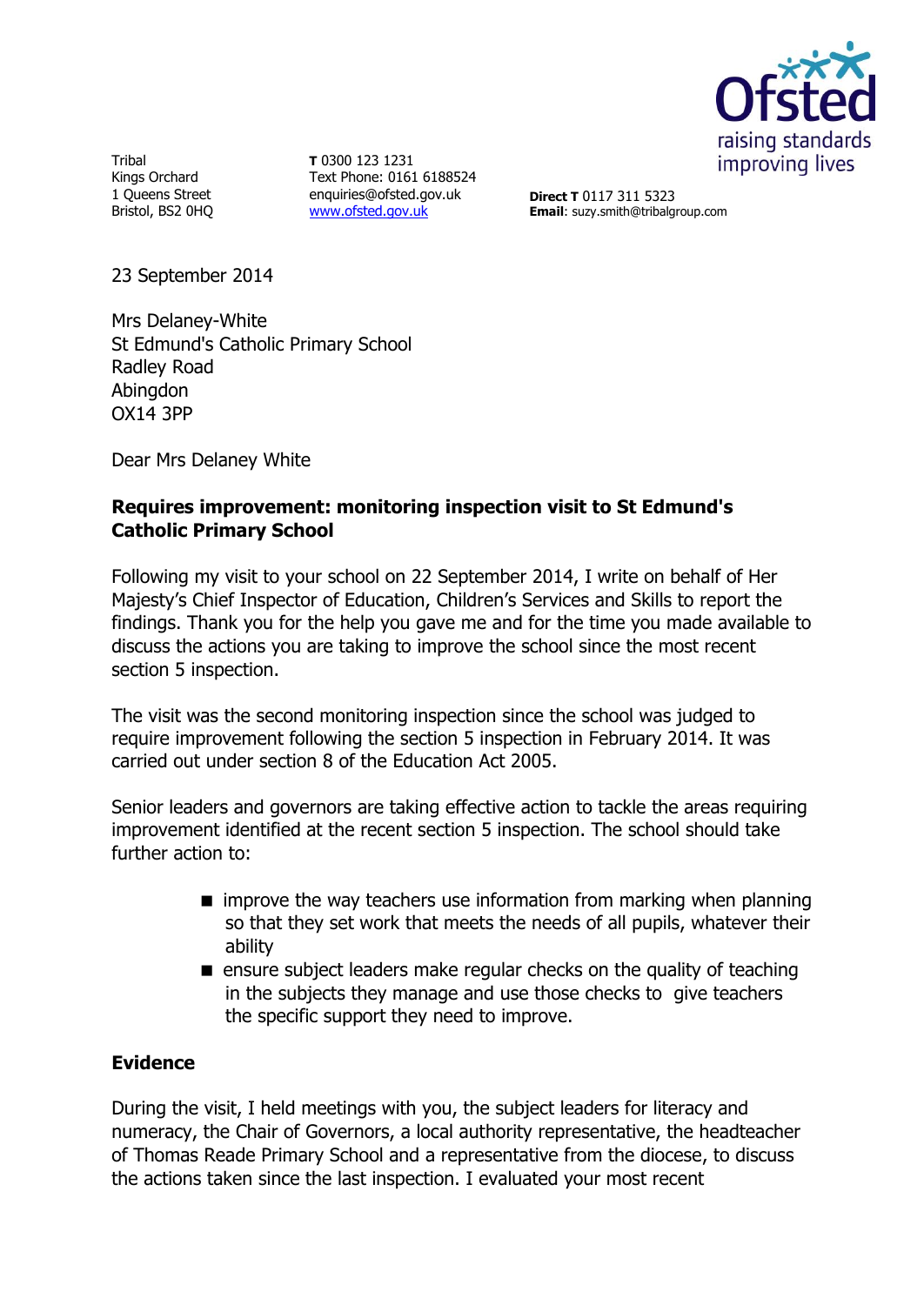

development plan. You accompanied me on short visit to Reception, all classes in Key Stage 1 and some classes in Key Stage 2, during which we scrutinised pupils' books.

# **Context**

New literacy and numeracy subject leaders were appointed in September 2014.

## **Main findings**

You have been rigorous in taking the actions necessary to improve the school. You regularly check the impact of the changes you make. When checks show that more needs to be done, you have resolutely risen to the challenge. Root and branch changes have been made to how teachers and their assistants are used. The improvement plan clearly details these adjustments and the governors' roles in continuously monitoring the plan.

The Chair of Governors has sharply evaluated the quality of teaching and its impact on pupils' progress. She has rightly judged that although some improvements have been made, there is still too much inconsistency in the progress that pupils make in Key Stage 1. The governing body has taken on board the recommendations of the review of governance. Following the review, a committee which focuses solely on teaching and learning was set up. This committee has ensured that information provided by school includes details about the progress of different groups of students, including those eligible for additional pupil premium funding.

The quality of teaching in the Reception class is improving. There are well thoughtout opportunities for children to practise forming the shape of letters. Lesson planning is detailed and identifies clearly how learning and progress will be assessed. The plans rightly indicate how teaching assistants will work with small groups of children involved in play to help them learn. However, teaching assistants do not consistently have the impact planned because they are not managing the challenging behaviour shown by a small minority of children.

The quality of teaching in Key Stage 2 has improved more rapidly than in Key Stage 1. In most Key Stage 2 classes visited, teachers closely questioned pupils to check they are clear about what they are learning and how to achieve highly. In many classes in Key Stage 2 the tasks set now offer an appropriate level of challenge. In Year 3 for instance, the needs of the most able pupils were being well supported by a teaching assistant. They were using playing cards to help them work out which 3 numbers added up to 20. The task incorporated sequencing and other skills so the pupils needed to concentrate hard and stretch themselves.

In Key Stage 1 the quality of teaching is still too variable. Teachers missed opportunities to connect calculations with real life problems. Teaching assistants